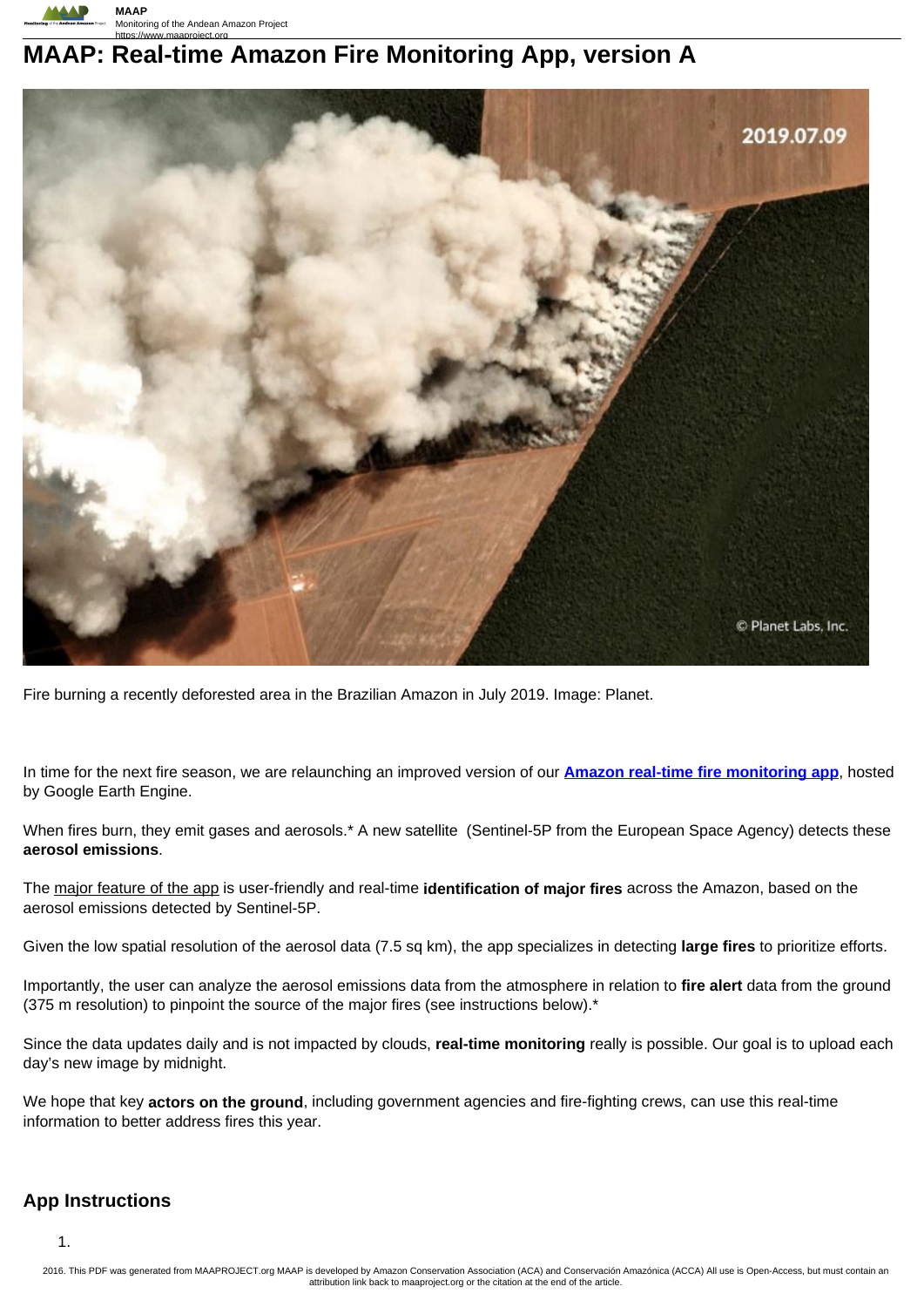

Monitoring of the Andean Amazon Project



Example of how a major fire appears in the app.

Link to the app at the following link: bit.ly/fire\_app

- 2. Scan the Amazon for **aerosol emissions** of major fires, indicated in yellow, orange, and **red** (see image to the right).
- 3. Click the "**Layers**" menu in the upper right. Here, you can:
	- Check the date of latest aerosol image (Sentinel 5).
	- Add the **temperature-based alerts** to pinpoint exact location of major fires.
	- For context, add "Protected Areas" and "Departmental Boundaries"
	- Note that you can adjust the transparency of each layer to best view the data.
- 4. To obtain **coordinates** of an exact spot, click on the map and see under the Coordinates bar on the left.

## **An Example of how to use the App**

Here is an example based on data from last August in the Brazilian Amazon. The **top image** shows the aerosol emissions from several major fires in the state of Mato Grosso. The **second image** shows how the user can adjust the transparency of the aerosol data to better visualize the thermal anomaly data. The **third image** shows how, by combining the two data sources, the user can pinpoint the likely precise location of the fires (see pink circle for an example). The **bottom image** confirms this finding in a high-resolution image from Planet.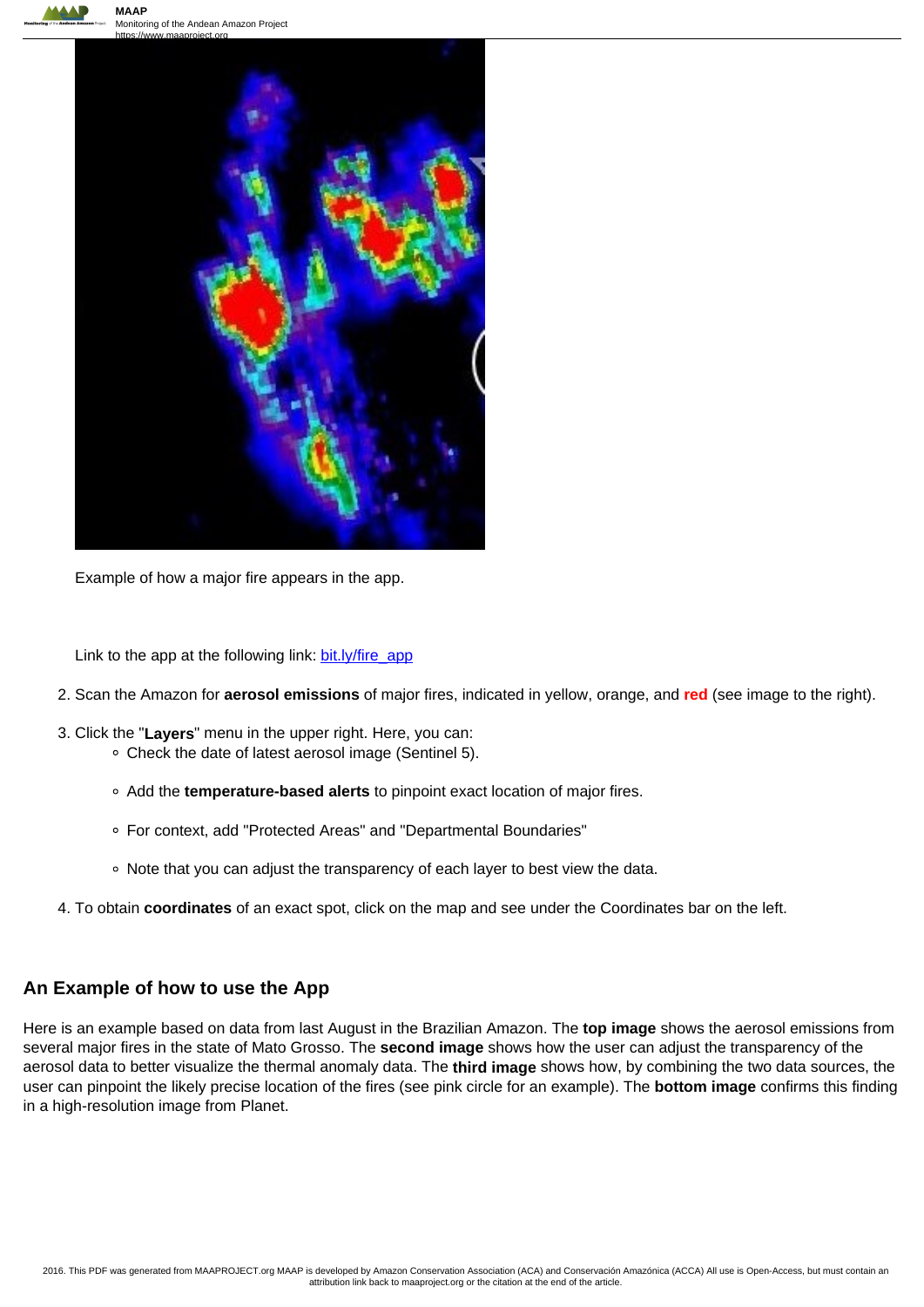

Top image. Aerosol emissions from a major fire in the state of Mato Grosso, August 2019.



Second image. User can adjust the transparency of the aerosol data to better visualize the thermal anomaly data.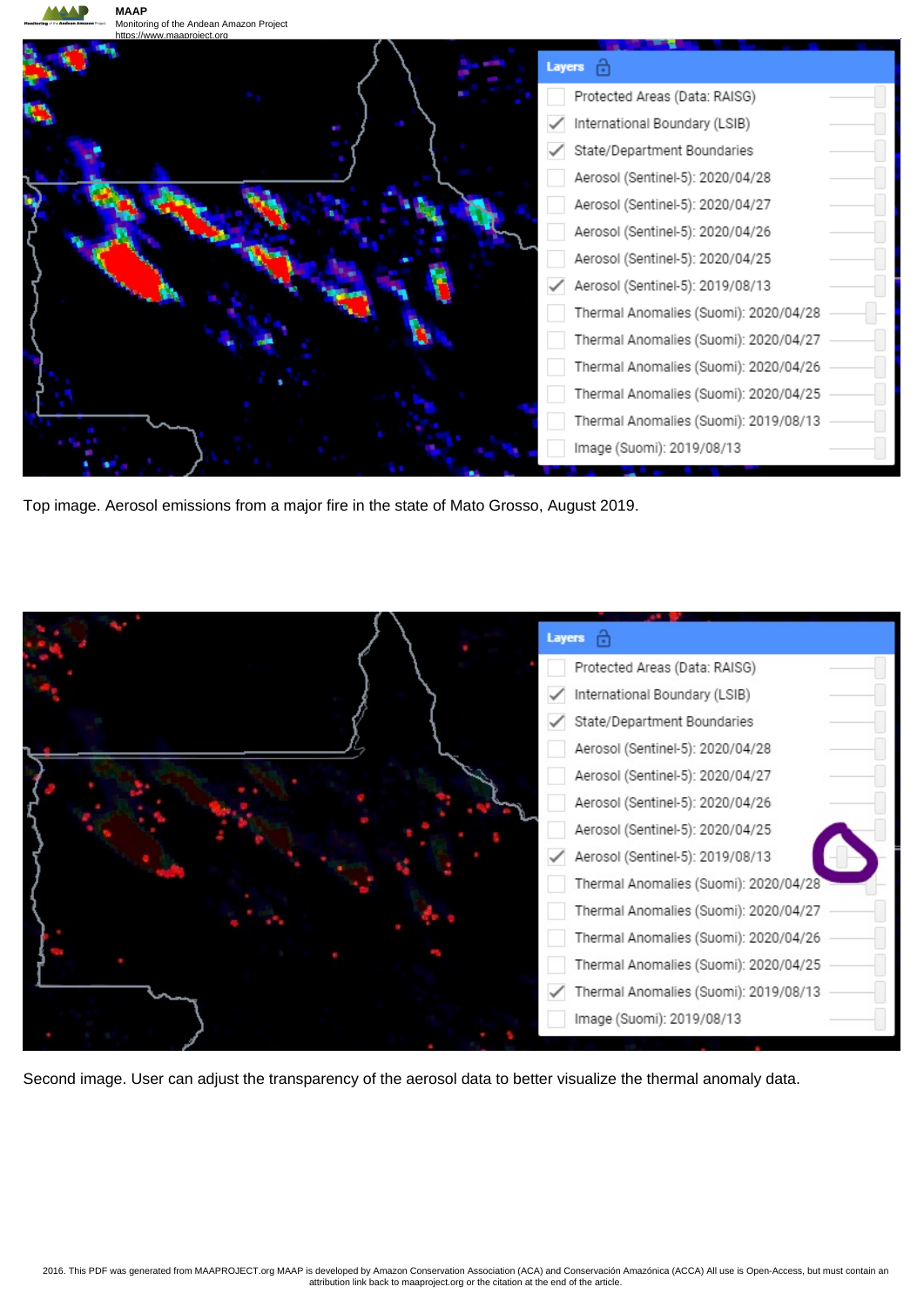

Third image. By combining the two data sources, the user can pinpoint the likely precise location of the fire (pink circle).



Bottom image. Confirmation of this finding in a high-resolution image from Planet.